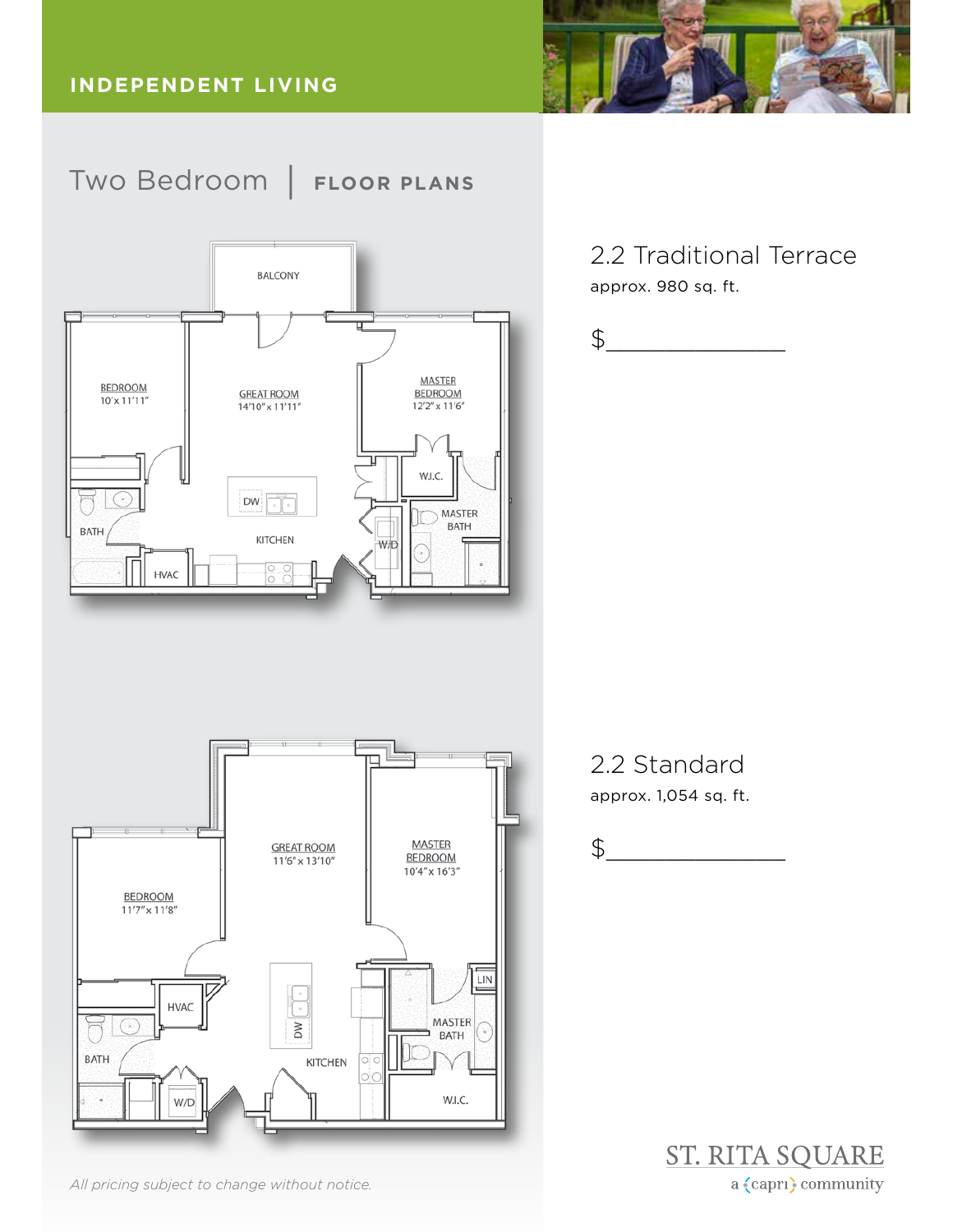



**DINING ROOM** BALCONY  $13' \times 7'2''$ **GREAT ROOM**  $11'8'' \times 16'$  $\parallel$  DW **BEDROOM** 11'2" x 11'2" **KITCHEN**  $\frac{2}{10}$ HVAC  $W/D$ W.I.C. **MASTER BEDROOM** 10'5" x 13'6" MASTER  $\Box$  Bath BATH  $\sqrt{\frac{1}{2}}$ 

*All pricing subject to change without notice.*

2.2 Traditional

approx. 1,141 sq. ft.



2.2 Corner 1 approx. 1,151 sq. ft.

$$
\texttt{\$}\_\_
$$

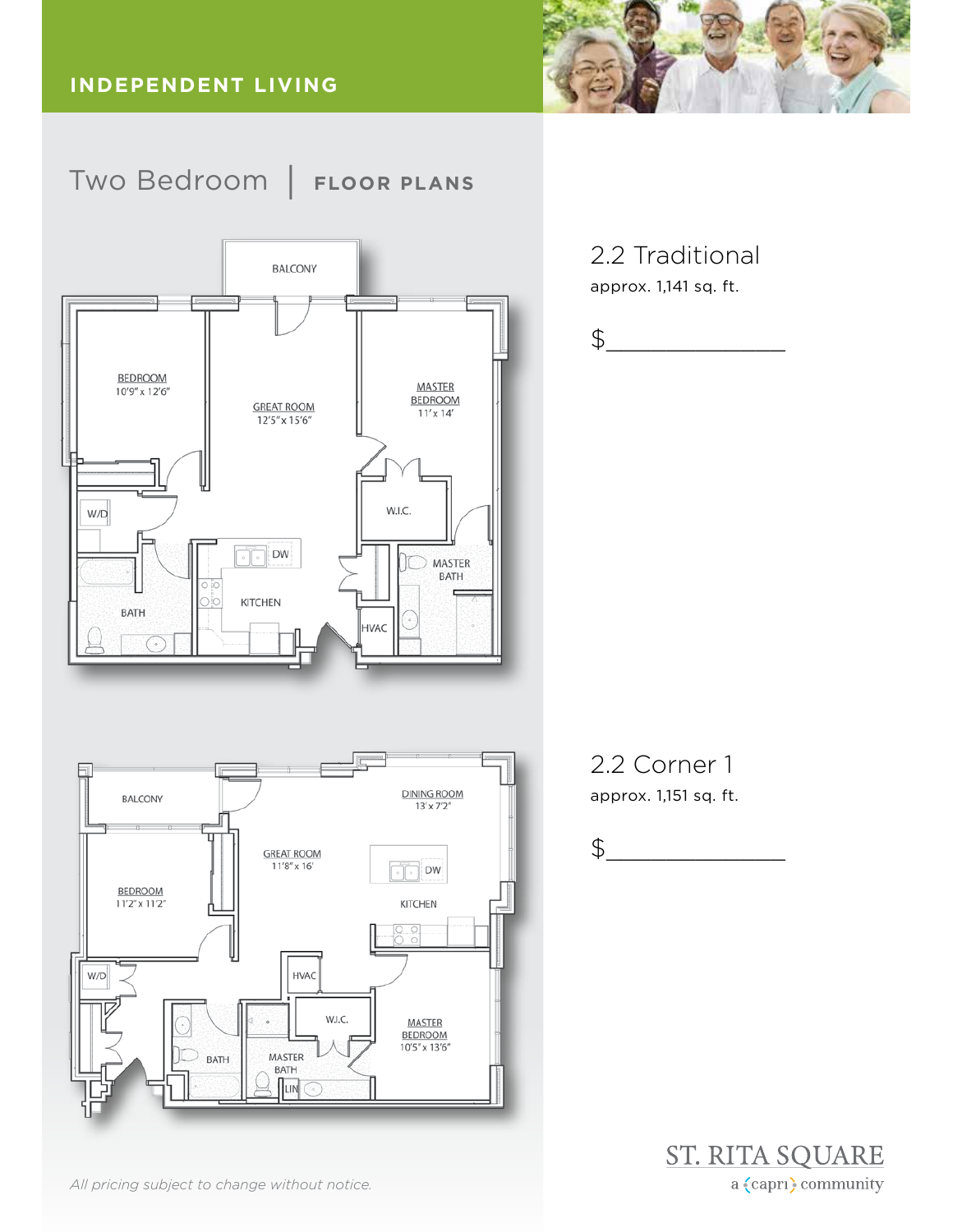

2.2 Grand Recessed\* approx. 1,142 sq. ft.

$$
\texttt{\$}\_\_
$$



approx. 1,154 sq. ft.

$$
\texttt{\$}\_\_
$$





*All pricing subject to change without notice. \*2.2 Grand Recessed on first floor includes balcony.*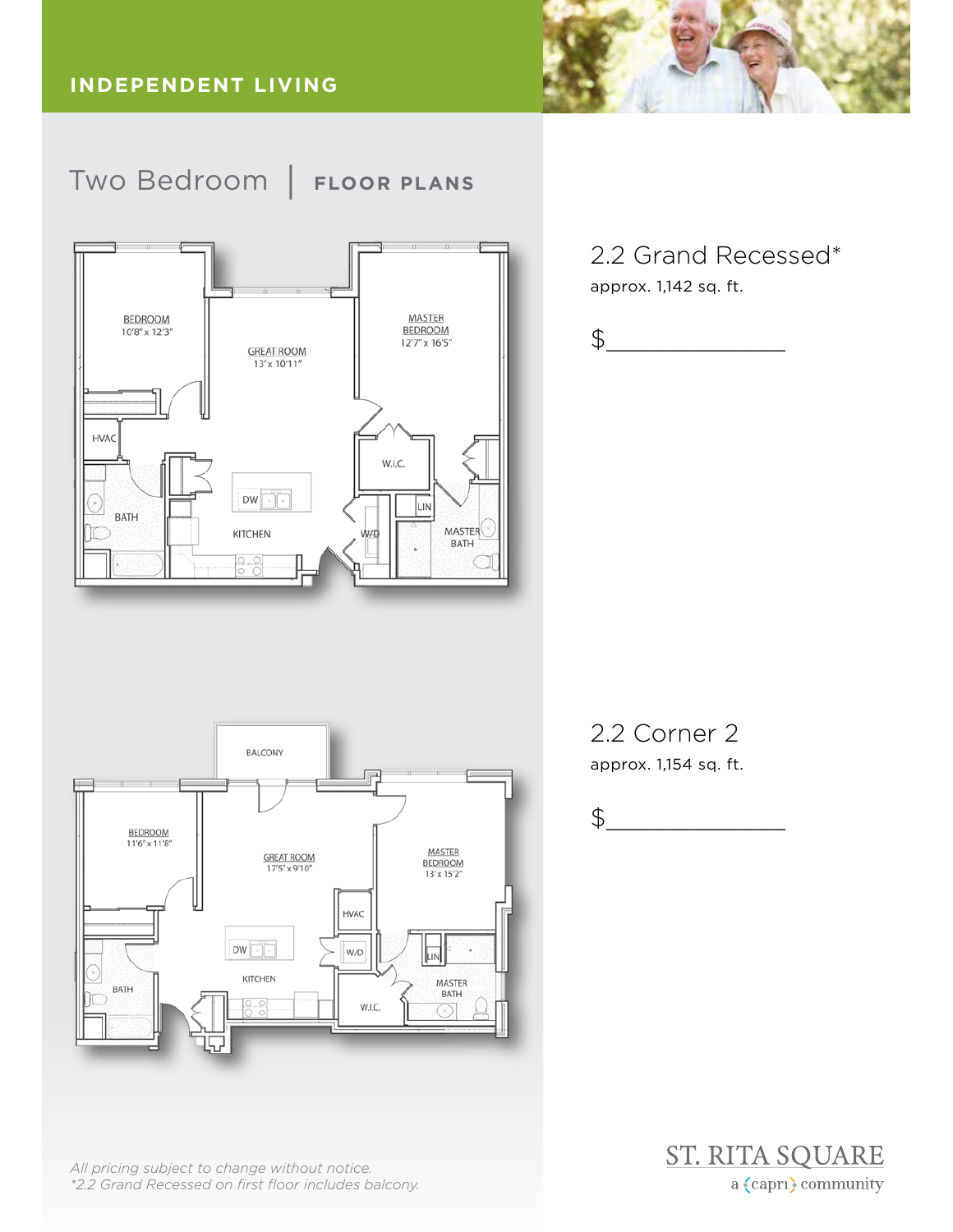





2.2 Grand approx. 1,199 sq. ft.

$$
\texttt{\$}\_\_
$$

2.2 Prime West approx. 1,330 sq. ft.

$$
\texttt{\$}\_\_
$$



*All pricing subject to change without notice.*